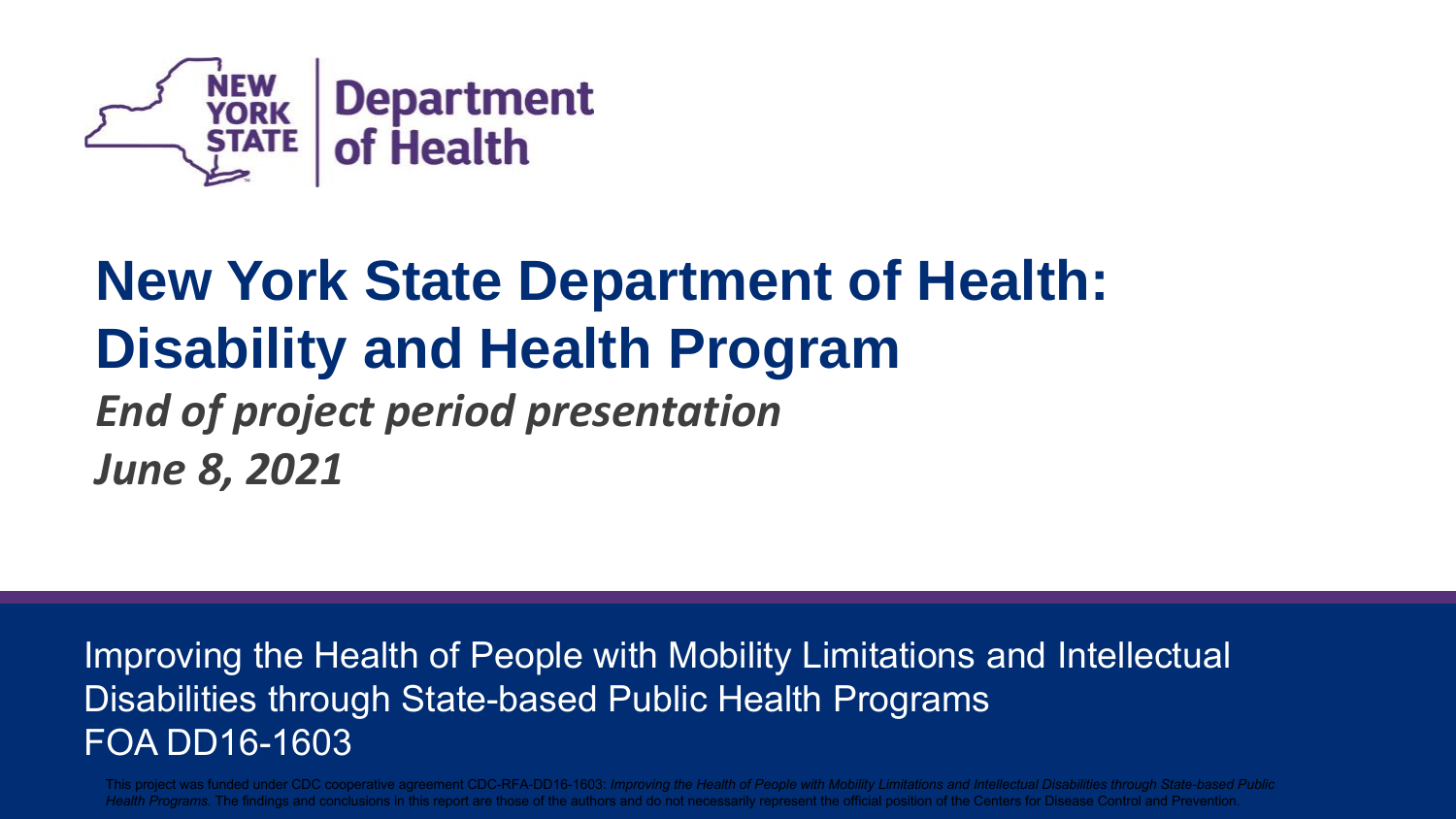# **EBI: Living Independent from Tobacco (LIFT)**

- **Evidence basis**: [Pomeranz, et.al](https://www.omicsonline.org/open-access/creating-a-tobacco-cessation-program-for-people-with-disabilities-2155-6105-5-204.php?aid=35685)
- **Purpose**: Tobacco use disparities
- **Implementation**: Training, starter kits recruitment, incentives
- **Outcomes**: 4 sites, 8 workshops, 30 participants, program well received
- **Lessons learned**: recruitment, retention, transportation issues

This project was funded under CDC cooperative agreement CDC-RFA-DD16-1603: *Improving the Health of People with Mobility Limitations and Intellectual Disabilities through State-based Public Health Programs.* The findings and conclusions in this report are those of the authors and do not necessarily represent the official position of the Centers for Disease Control and Prevention.



LIVE A TOBACCO-FREE LIFESTYLE

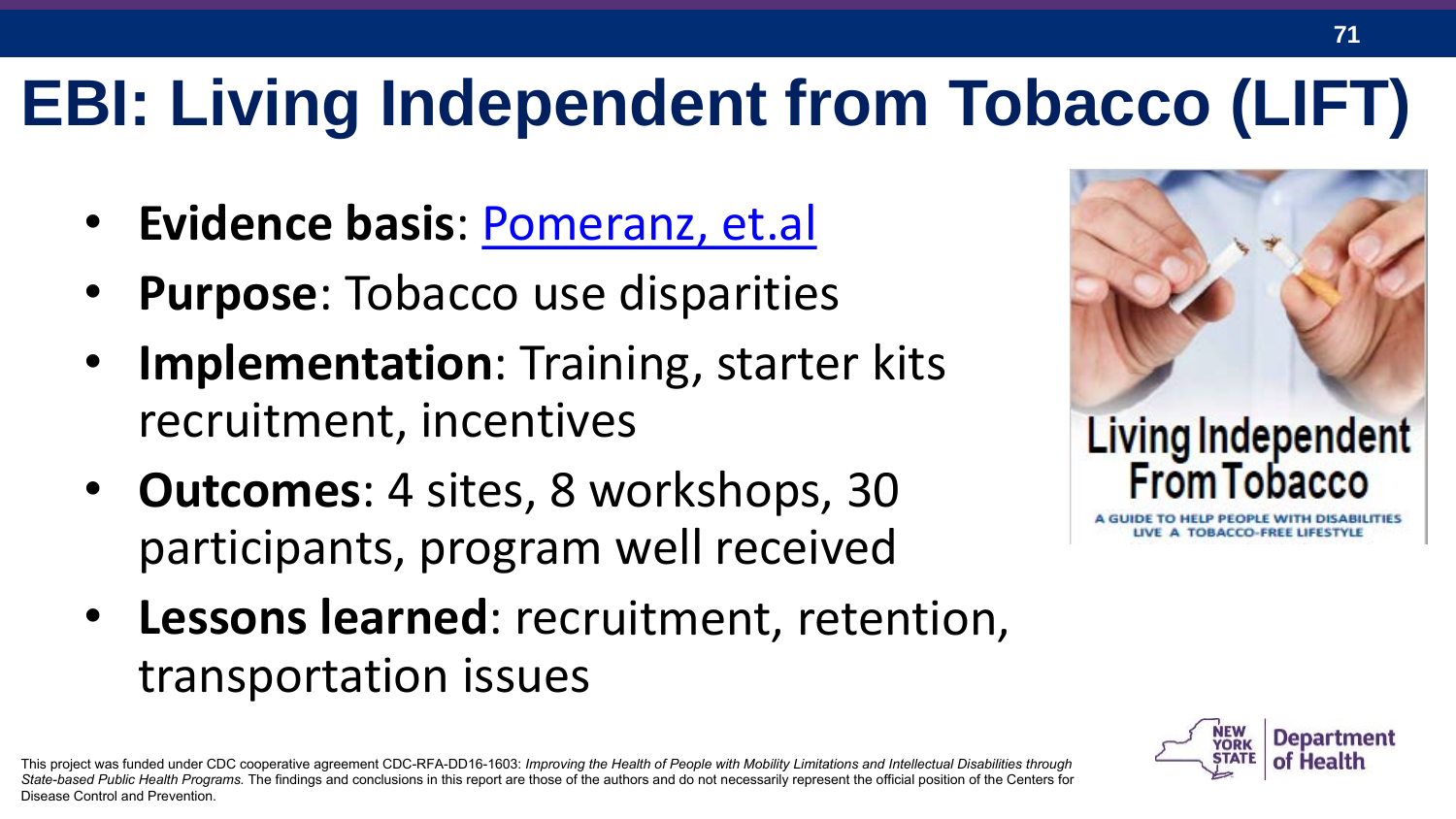## **PSE: 3D Printing of Adaptive Equipment for People with Disabilities**

- Innovative approach to increasing **physical activity** and **healthy eating**
- Collaboration with ARISE Independent Living Center and local high school technology class
- Equipment made available to community organizations (YMCA, libraries, housing authorities).
- Sustainability on-line catalog, Makers Making Change, meetings with organizations (**Reach: 1,286 -***received information about the project*)





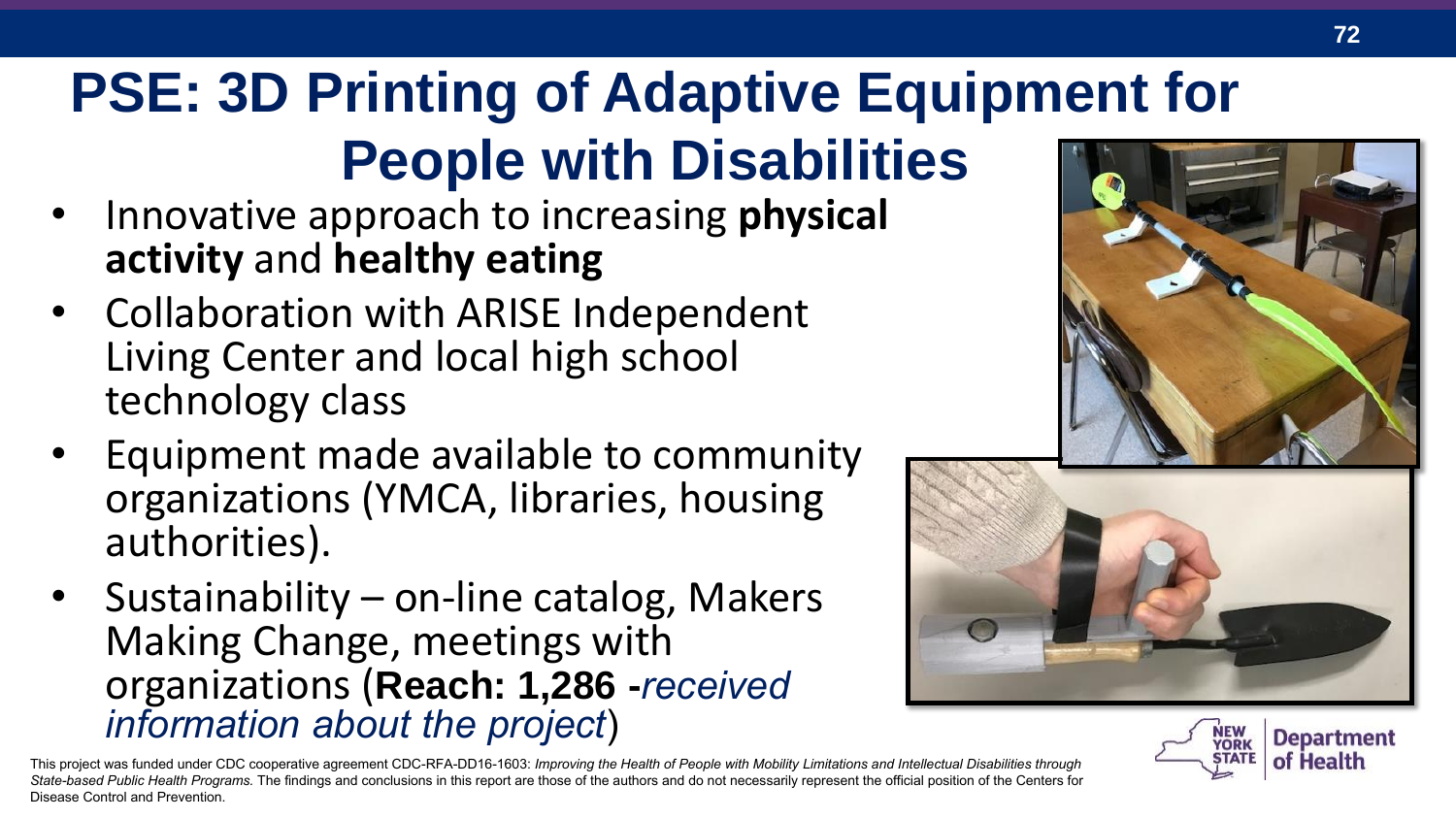# **PSE: Arc Collaborative**

- Pilot program to implement PSE changes to increase healthy behaviors at day habilitation sites
- 5 sites; 3 PSE changes each; Reach = 1,845 (individuals and staff)
	- Healthy vending; Wellness committee, updated nutrition guidelines; daily physical activity timeslot
- Organizational buy-in; Staff champions